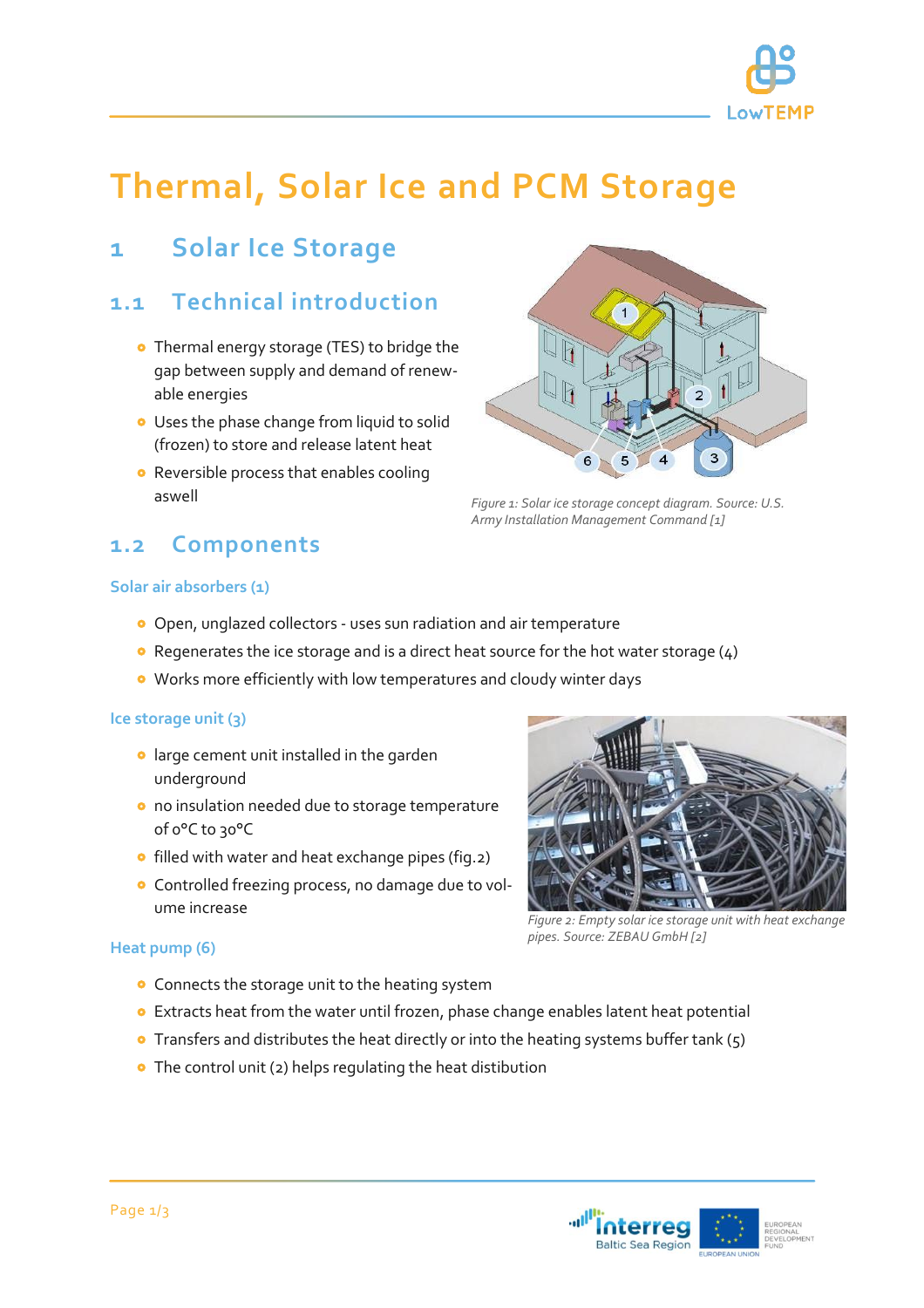

### **1.3 Conclusion**

Solar ice storages can be a good TES solution to make the most of the renewable energy sources.

- **•** High efficiency for sites with low sun radiation
- Expensive installation, space requirements and solar installation on the roof
- Multiple use cooling systems "charge" for the next heating period
- Good COPs (Coefficient Of Performance) for heat pumps
- **•** PCMs can be expensive, but can support the efficiency of diverse systems
- A lot of different options for implementation

# **2 PCM Storage – Phase change materials**

- **Temporary storage using latent heat during** phase change
- **•** Reversible process!
- **.** Less common as storage units than the solar ice storage (water)
- **•** Can be solid or liquid
- **•** Can be organic, inorganic or both
- **•** Embedded in a heat transfer liquid (HTF)
- Used in walls, ceiling boards, and others for passive temperature regulation

### **3 Implementation**

#### **Pilot projects**

District heating with seasonal thermal storage:

**•** Drake Landing Solar Community, Canada

Solar ice storage for Hotel Riva, Germany

**.** Large heating and cooling demand - 80m<sup>2</sup> Solar panels, 175m<sup>3</sup> storage unit

PCM storage for industry and public buildings

**O** University of Life Sciences, Norway - 200m<sup>3</sup> tank to cover peak loads Airport Bergen, Norway - four 60m<sup>3</sup> tanks for Terminal 3 cooling demands



*Figure 3: Latent heat during phase change. Source: G. Hailu [3]*